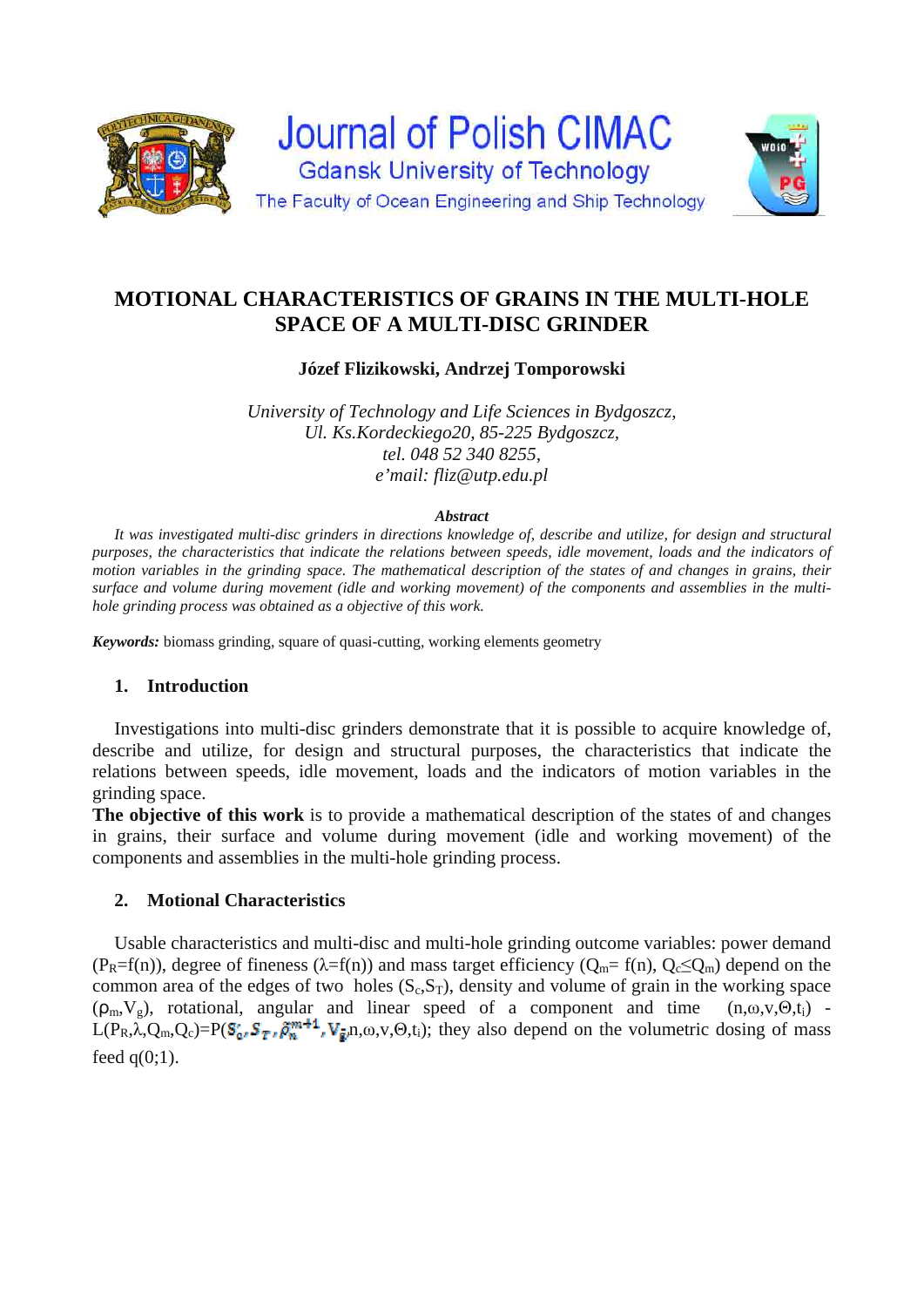

*Fig.1. RWT-5KZ multi-hole five-disc grinder working unit, [8,9]: a) grain filling in two adjoining working holes of the quasi-cutting unit:*  $T_{n-1}$  do  $T_{n+2}$  – *subsequent grinding discs,*  $h^G$  – height of material column before the cutting plane,  $h^D$ – height of material column behind the cutting plane,  $V_g^G$ – calculated volume of material before the cutting plane,  $V_g^D$  $-$  calculated volume of material behind the cutting plane,  $S_C$  – common area of the quasi-cutting pair of holes; b)

*cross-section of the multi-disc unit: 1 –bearing, 2 – grinding disc (so-called "preceding" disc), 3 – grinding disc (socalled "subsequent" disc), 4 – body, 5 – shaft, 6 – pulley* 

The usable characteristics of grinding, dependent on the movement of grain and grinder components were named the motional characteristics of grain [1,2,7-11].

**Assumptions:** To determine motional characteristics of grain, two states were assumed which are dependent on the linear speed of the grinding holes edges (Fig. 1) [7,11]: the first one – idle state, involving only movement and mixing, exclusive of grinding (linear speed of points on edges – below 0.7m·s<sup>-1</sup>), second – working state, with significant grinding initiators (above 0.7m·s<sup>-1</sup>). The characteristics have been formulated applying the following assumptions [1,2,7,11]:

- a) the number of contacts between grains, components and particles along their pathway influences the quality and grinding effects,
- b) the positioning of holes in respective discs of the grinding unit forms a line in the internal cone that starts on the initial diameter (d) with the pitch (s) and the length of the helical line (c), which increases by the thickness (g) and the number of discs (n) up to the length  $(C)$  – finished with an external cone of the hole edges,
- c) movement, mixing and grinding of grains (p-m-r) depend, among other things, on friction conditions, structural features of discs and the positioning of holes in discs, with dynamic movement of the machine structural components and of grain  $(p=p_m+p_z)$  occurring during idle movement and when working load is applied to the machine  $(p_m=p_i+p_r)$ , and of grains  $(p_z=p_0+p_p)$  during axial and radial movement within the hole and disc space,
- d) during movement and mixing of grain (p-m), apart from following trajectory similar to the helical line (original path), grains also rotate around the centre of gravity (secondary movement); grinding dynamics does not rule out both types of movement (r),
- e) grinding on the edges of holes between adjoining discs is performed through equally split quasi-cutting,
- f) cross-section of holes in discs is dependent on the outflow and can be described using Kvapil's theory [5]:

$$
S_{\min} = K \cdot n \cdot (5 \cdot d_z)^2
$$

where:  $S_{min}$  – the smallest cross-section of the hole through which grain is freely moved –  $m^2$ ,  $K$  – experimental coefficient (for corn grains  $K=1,4$ ),  $n$  – coefficient for the shape of holes in discs, for round holes  $n=0.85$ ,  $d_z$  – average size of grain – m.

In both states of component movement, in particular in the second one – depending on the shape of grain and tools (holes) and the positioning of their cutting edge in relation to the movement direction – some of the edges perform the cutting, other scratching operations and yet other the cutting of grooves in grains. Hence, what we see here is dynamic, complex and volumetric intensity of grinding per path unit. On assuming fixed reference values expressed in coefficients, grinding intensity can be expressed applying the following dependency: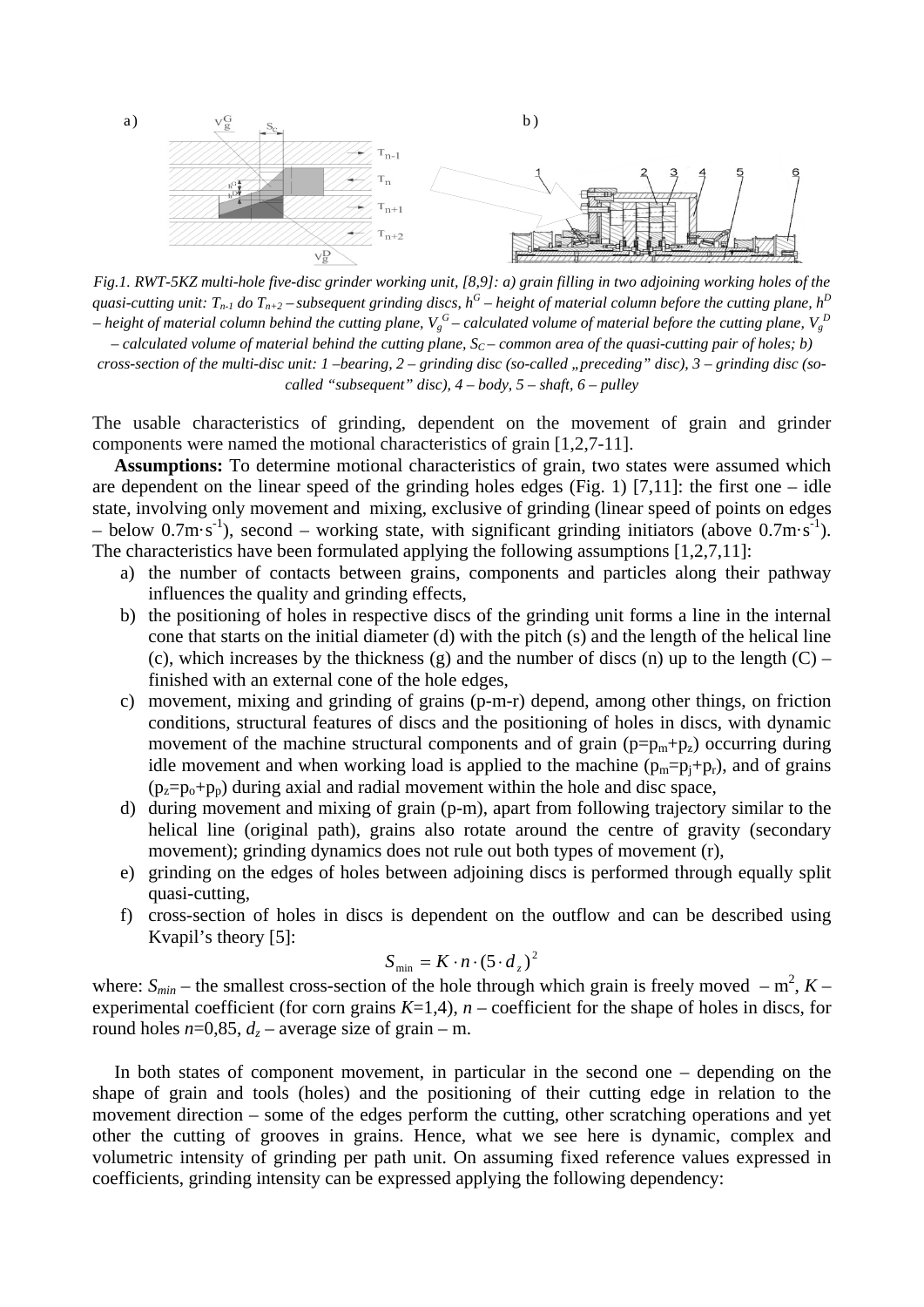$$
I_{DR} = \frac{U}{L \cdot P} = c_{DR} \cdot \frac{N \cdot d \cdot x}{H \cdot y}; \frac{dm^3}{m \cdot W}
$$
 (1)

where: *U*- volumetric loss of grain in dm<sup>3</sup>, *L*- path (p-m-r) in m,  $P = P_i + P_R$  – power supplied to the system to defeat resistance to idle and grinding motions in W,  $N$  – normal unit load in MPa,  $c_{DR}$  – factor of proportionality in dm<sup>2</sup>·m<sup>-1</sup>·W<sup>-1</sup>,  $d$  – substitute height of the cutting edges measured perpendicularly to the motion direction in m,  $x=(i_{lkr}/i_{lzk})$  relation between the number of cutting edges and the total number of grains and edges on motion trajectory,  $H$  – grain hardness,  $y$  – coefficient characterising relative number of grains and holes edges in transferring discs  $(C_{kR} (S_{\alpha k} S_{\overline{k}} , V_{\overline{\alpha}}))$ , susceptible to load  $(y=f(C_{kR})$ .

The positioning of grains being ground in the working space of a multi-hole grinder (Fig. 1a) is described by statistical distribution of its length. Because the material present in the holes of this same disc is characterised by the same particle size  $\rho$  and is subject to the same grinding and cutting process in each hole, its state for the purpose of this analysis is indexed with the cutting number (*m*) and the disc number (*n*) [7,8]:

$$
\rho_n^m : [0, l_{\max}] \to [0,1], \qquad \int_0^{l_{\max}} \rho_n^m dl = 1. \qquad (2)
$$

The thickness of the *n*-th disc, for the purpose of this analysis, is marked with the symbol  $y_n$ , and the height up to which the material fills the hole in the *n*-th disc prior to the *k*-th cut by the symbol  $\widetilde{y}_n^{(k)}$ .

In efficient grinding and cutting, length distribution of grains which filled the empty space in the  $(n+1)$ -th disc changes as per the following dependency (Fig.1a):

$$
\widetilde{\rho}_{n+1}^{m}(x) = A_{n,m} \rho_{n}^{m} = \left(1 - \frac{x}{y_{n+1} - \widetilde{y}_{n+1}^{m}}\right) \rho_{n}^{m}(x) + \frac{1}{y_{n+1} - \widetilde{y}_{n+1}^{m}} \int_{x}^{l_{\max}} \rho_{n}^{m}(l) dl,
$$
\n(3)

while of those left in the *n*-th disc as per:

$$
\widetilde{\rho}_n^{m+1}(x) = \widetilde{B}_{n,m} \rho_n^m = \left(1 - \frac{x}{\widetilde{y}_n^m}\right) \rho_n^m(x) + \frac{1}{\widetilde{y}_n^m} \int_x^{\ell_{\text{max}}} \rho_n\left(l\right) dl,
$$
\n(4)

where:  $A$ ,  $B$  – scholastic operators for m-th cut, n-th disc.

It was assumed for simplification purposes that, subsequent to grinding, distribution of granulated product in the hole spaces of the  $(n+1)$ -th disc will be uniform (cut fraction and that present in the hole before cutting will mix) and it will therefore be the weighted average from  $\rho_{n+1}^k$  $i \rho_n^k$ :

$$
\rho_{n+1}^{m}(x) = \frac{\widetilde{y}_{n+1}^{m}}{y_{n+1}} \rho_{n+1}^{m-1} + \frac{y_{n} - \widetilde{y}_{n+1}^{m}}{y_{n+1}} A_{n,m} \rho_{n}^{m}(x)
$$
(5)

During the modelling of the common part surface, integration of grinding momentary crosssection was employed [1,2,5]:

$$
S_C = \int_{x_1}^{x_2} \left\{ b_2 + \left[ R_2^2 - (x - a_2)^2 \right]^{1/2} \right\} dx - \int_{x_1}^{x_2} \left\{ b_1 - \left[ R_1^2 - (x - a_1)^2 \right]^{1/2} \right\} dx \tag{6}
$$

where:

 $a_1$ ,  $a_2$ ,  $b_1$ ,  $b_2$  -  $C_1$  and  $C_2$  hole centres coordinates

 $R_1, R_2$  - holes radius vector.

Based on what has been said, distribution of grain length in ground material which filled the empty space of the  $(n + 1)$ -th disc changes as follows:

$$
\tilde{\rho}_{n+1}^{m}(x) = A_{n,m} \rho_n^{m} = \left(1 - \frac{x}{h^p}\right) \rho_n^{m}(x) + \frac{1}{h^p} \int_{\infty}^{l_{\text{max}}} \rho_n^{m}(l) dl \tag{7}
$$

whereas in the material left within *n*-th disc in the following way (analogical reasoning):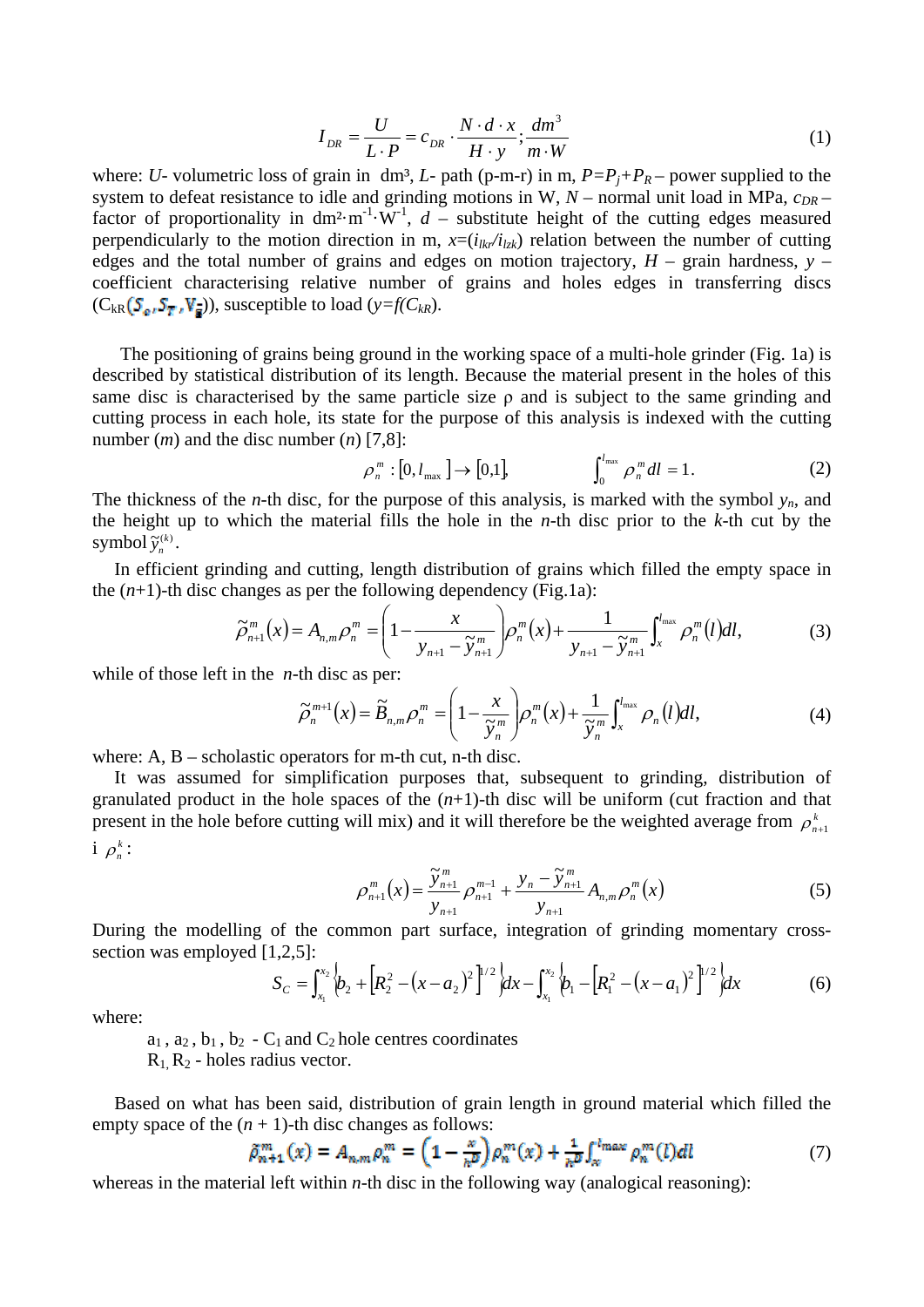$$
\tilde{\rho}_n^{m+1}(x) = \tilde{B}_{n,m} \rho_n^m = \left(1 - \frac{x}{h^D}\right) \rho_n^m(x) + \frac{1}{h^G} \int_{\infty}^{l_{max}} \rho_n(l) dl \tag{8}
$$

It must be remembered that the column of the material being cut is not the entire material that has been moved to the lower hole. Its volume is  $S_c \cdot h^D$  whereas that of the entire material moved from the preceding hole to the subsequent hole is

 $V^{\rm p}_s(\alpha_o)-V^m_n$ 

It means that the second and third component in (8) must be multiplied by the relation between these volumes:

$$
\tilde{\rho}_n^{m+1}(x) = \tilde{B}_{n,m} \rho_n^m = \left(1 - \frac{s_0 x}{v_{\tilde{p}}^0(a_e) - v_{n+1}^m}\right) \rho_n^m(x) + \frac{s_0}{v_{\tilde{p}}^0(a_e) - v_{n+1}^m} \int_x^{t_{\text{max}}} \rho_n(l) \, dl \tag{9}
$$

It was assumed for simplification purposes that, subsequent to cutting, the grain length distribution in the  $(n+1)$ -th disc will be uniform (cut fraction and that present in the hole prior to cutting will mix), and therefore it will be the weighted average from  $\rho_{n+1}^{m-1}$  and  $\rho_{n+1}^{m-1}$ .

$$
\rho_{n+1}^{m}(x) = \frac{\nu_{n+1}^{m}}{\nu^{B}} \rho_{n+1}^{m-1} + \frac{\nu^{B} - \nu_{n+1}^{m}}{\nu^{B}} B_{n,m} \rho_{n}^{m}(x)
$$
(10)

The filling level of the quasi-cutting unit and thus the efficiency of the cutting process depend on the value of the function  $V^D$ ,  $V^G$  and  $S_c$  which in turn depend on the direction of the effective gravitation and on the total volume of material in both holes before cutting  $(V_{n+1}^m + V_n^m)$ 

Other indicators of variables are provided based on tests.

Intensity is the measure of the reduction of initial volume of grains  $(V_g)$  on the way from the entrance to the exit from a multi-disc unit, per unit of power consumed by the grinding drive system. The first state of multi-disc grinding, where only movement and mixing  $(v_R < 0.7 \text{m} \cdot \text{s}^{-1})$ occur, does not result in explicit volume reduction (U), however, grinding elements travel a specific path (L) and the system is supplied with power  $(P_i)$ . After efficient speed is exceeded  $(v_R>0.7m\cdot s^{-1})$ , volume reductions are observed resulting from the effects of the cutting edges with grinding power  $(P_R)$  on the path (L). Dynamic intensity of grinding is directly proportional to the unit load (N) and inversely proportional to the grain hardness (H) and the conditions of the grinding unit  $(C_{kR}(S_e, S_{\overline{k}}, V_{\overline{k}}), C_k)$ . The interpretation of the grinding mechanism should be that a grain with the area *S*, being moved between the edges of a grinding element, pressed using axial force *N*, is deformed elastically and plastically by the width *b*, becoming swollen over the volume of the front surface. After the load is removed, deformations are reduced by the value of elastic deformations to  $\sigma_1$ . Assuming that the nature of elastic deformation is analogous to that resulting from ball indentation, a different formula is obtained for grinding intensity:

$$
I_{DR} = n \cdot d_z^3 \cdot \left(\frac{1}{\sigma} - \frac{1}{\sigma_1}\right) = k(S_c, S_T, V_g) \cdot \frac{N}{E} \cdot \frac{dm^3}{m \cdot W}
$$
 (11)

where:  $n$  – number of grains carrying normal load N,  $d_z$  – grain diameter in m,  $k$  – factor of proportionality taking account of the relations between momentary volumes, surfaces and power, in  $m^3 \cdot m^{-1} \cdot W^{-1}$ ,  $E$  – coefficient of elasticity (tensile modulus) in MPa.

Because it is difficult to precisely determine elastic and plastic deformations for grains in accordance with (11), and the grinding intensity is determinable by complex physical and mechanical processes, path and power for grinding is calculated or determined based on measurements.

Similarly, in modelling and identification of grinding with regard to grain in motion as per the dependency (1), in particular with regard to movement and mixing of grains, the effect of internal friction must be taken into account. The assumption no. b indicates that movement, mixing and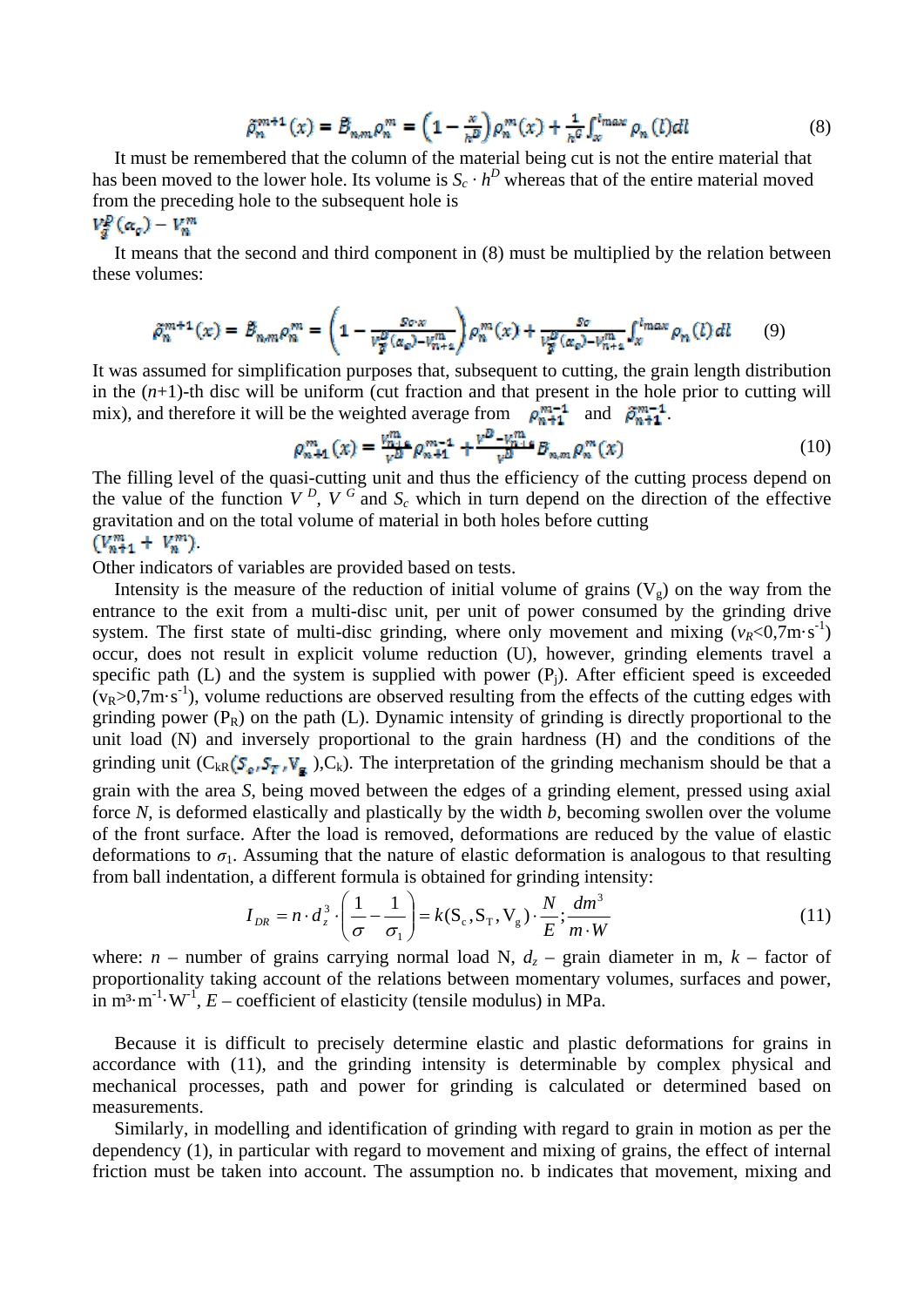grinding involves the friction and helical trajectories, in the space described by two radial lines: *L=C-c* (between external and internal edges of holes in discs, e.g. along the spiral of Archimedes with the polar equation:  $r=a\varphi$ ) and thus:

$$
I_{DR} = \frac{U}{L \cdot P} = \frac{U}{\lambda \cdot v_{p*m} \cdot t_{p*m} \cdot P}
$$
  
or  

$$
I_{DR} = c_{DR} \cdot \frac{N \cdot d \cdot x}{(C - c) \cdot P} = c_{DR} \cdot \frac{N \cdot d \cdot x}{\left(\sqrt{\pi^2 \cdot D^2 + s^2} - \sqrt{\pi^2 \cdot d^2 + s^2}\right) \cdot P}; \frac{dm^3}{m \cdot W}
$$
(12a and 12b)

where:  $\lambda$  – coefficient determining the effect of internal friction ( $\mu_w$ ) on the grain movement speed  $(v_{p+m})$  in the  $t_{p+m}$  time of passage through the multi-disc unit:

$$
\lambda = \frac{1}{\sqrt{2\mu_w \left(\frac{1}{\mu_w} + 2\mu_w\right) - \sqrt{1 + \mu_w^2}}},
$$

*D* – outer diameter of the helical line on which the holes are positioned in m, *d* – inner diameter of the helical line on which the holes are positioned in m, *s* – pitch equal to disc thickness – m.

It was assumed in the experimental verification that the trajectory of grain moving in the area between the radial lines of the external and internal cone (holes positioning envelope) is a continuous line – in terms of movement and mixing (first state) and continuous and disrupted (for the duration of grinding) – in the case of the second state (efficient edge speed, for e.g. corn:  $v_R > 0.7$ m·s<sup>-1</sup>). As the speed of grains during movement and mixing is low and because grains are stopped for the duration of quasi-cutting and there is a potential increase in the flying movement of grain specks as a result of bouncing subsequent to grinding, it can be assumed for simplification purposes that the second state has the motion trajectory and time equal to  $t_{p+m+r}=t_{p+m}$ .

**Idle movement characteristics:** Characteristics that are identical for states and changes in all multi-hole spaces of multi-disc grinding units are variable power demand  $\mathbf{P}_{\text{Rim}}$  depending on the rotational speed of units and grinder components  $n_m$  (machine idle running characteristics) – without ground material:

$$
P_{\text{Rim}} = f(n_m), q(0) \tag{13},
$$

which, depending on the linear speed of a grinding element  $v_{\overline{R}}$ , takes the following form:

$$
\mathbf{P}_{\mathbf{R}\mid\mathbf{m}} = \mathbf{k}_{1\mathbf{m}} \cdot \mathbf{v}_{\mathbf{R}'} \text{ for: } \mathbf{q}(\mathbf{0}), \mathbf{Q}_{\mathbf{m}} = \mathbf{0}, \ \mathbf{Q}_{\mathbf{c}} = \mathbf{0} \tag{13a}
$$

Similarly, power  $P_{\text{N}(\text{m}+\text{z})}$  for machine idle movement with grain (feeding with grain q, movement of machine components and grain with the speed  $n_{m+n}$ , without grinding):

$$
\mathbf{P}_{\mathbf{Rj(m+a)}} = \mathbf{f}(\mathbf{n}_{\mathbf{m+a}}), \mathbf{q(0,1)} \tag{14},
$$

which leads to the dependency that takes into account the volume of grain  $V_{\vec{e}}$  in material moved between discs:

$$
P_{Rj(m+z)} = k_{2(m+z)} \cdot v_{\bar{R}} \cdot f(V_{\bar{g}}), \text{ for: } q(0;1), Q_m = \frac{dm}{dt}, Q_c = 0 \tag{14a}
$$

Dependencies from (13) to (14a) require tests to be conducted to determine idle movement modules and calculate moved material functional volume:

# $k_{1m}$ ,  $k_{2(m+2)}$ ,  $f(V_a)$

Thus, we obtain the model of power dependency for machine components movement, with or without grain feed – without grinding operation (only grain movement), on the rotational speed, at zero or constant power supply, without grain size changes, without grinding efficiency, at target efficiency equal to zero  $(Q<sub>c</sub>=0)$  but with movement efficiency or efficiency equal to power supply,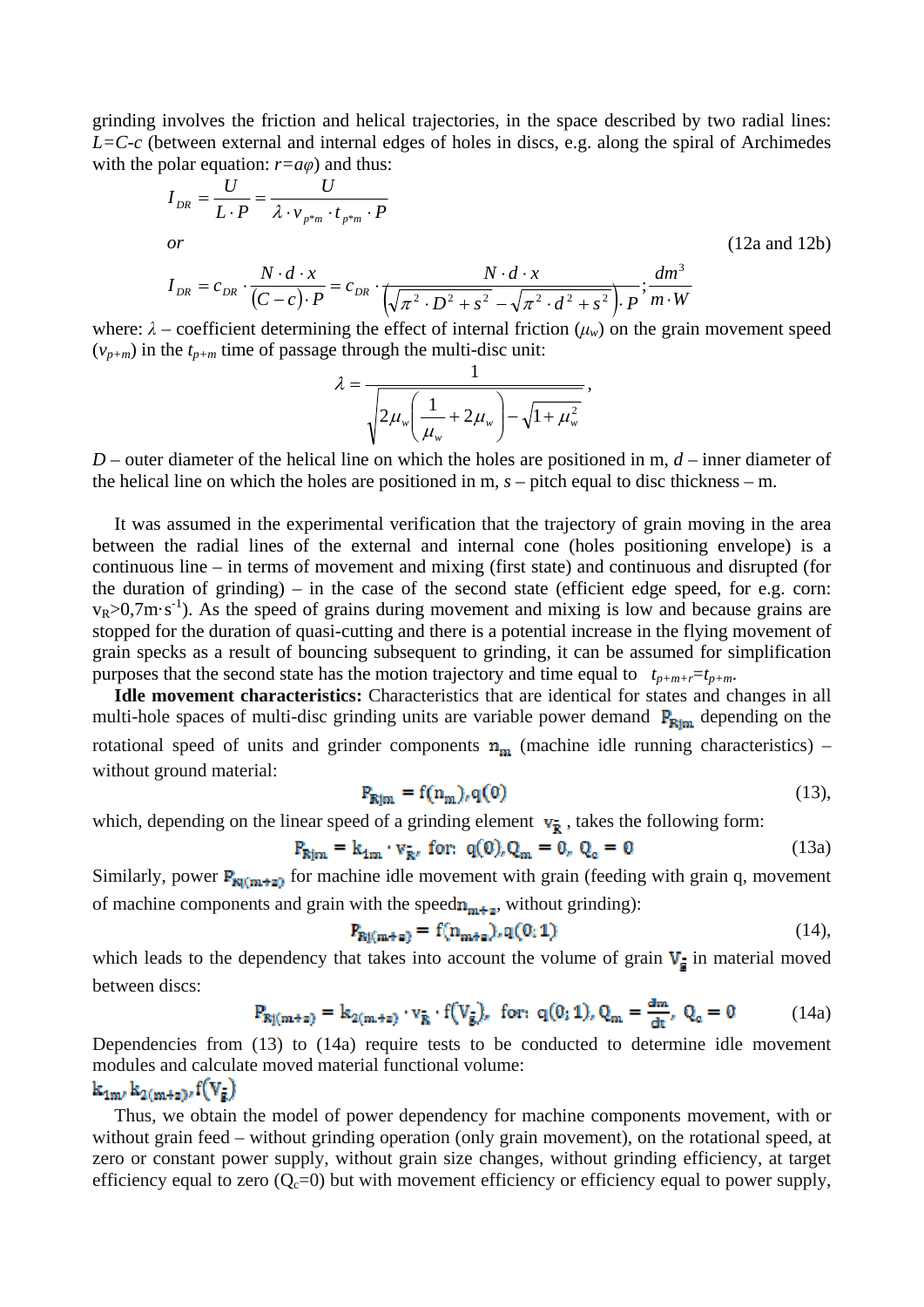without grinding operation  $Q_m = \frac{dm}{dt}$ . The characteristic of idle running is a special type of load characteristics. It corresponds to the mixing power characteristics ( $P_R = P_m$ ).

**Load movement characteristics:** For different rotational speeds of discs (linear speed  $v_{R}$  on the radius vectors of the pass-through and grinding holes edges) and variable power supply/grain feed q(0;1), variable degrees of fineness, mass and target efficiencies (loads with full grinding) and totally different mass  $Q_m$  and target  $Q_c$  efficiencies (of a product specified in terms of size and geometry) are obtained.

Power utilised for grinding includes components of idle and grinding loads and of dynamic increase – depending on phenomena complexity:

$$
P_{\text{R}_0} = P_{\text{Rj}(m+a)} + P_{\text{R}r} + P_{\text{Rd}r} \text{ for: } q(0;1),
$$
  
and for  $\lambda = f(n, \Delta n) \neq 1$ ,  $Q_m = f(n, \Delta n) = \frac{dm}{dt}$ ,  $Q_c \neq 0$  (15),

Below is a proposed experimental description of power input under load relative to cross-sections of grain mass in grinding holes  $S_c$  and on the intra-disc surfaces  $S_T$ , in the form of a general dependency, dependent on the speed of the grinding edge [9]:<br>  $F_{Ro} = (k_{2(m+z)} \cdot f(V_{\bar{g}}) + \tau \cdot f(S_{\epsilon}, \tilde{\rho}_{n}^{m+1}, V_{\bar{g}}) + \epsilon_{d} \cdot \tau \cdot f(S_{c}, S_{\tau}, \tilde{\rho}_{n}^{m+1})) \cdot v_{R}$ 

 (15a) Dependencies (15) and (15a) require tests to be conducted to define dynamic increase module and calculate probable cross-sections participating in material grinding:  $\varepsilon_{\rm d}$ ,  $S_{\varepsilon}$ ,  $S_{T}$ ,  $\tilde{\rho}_{n}^{m+1}$ 

#### **3. Indicators analysis results**

In order to determine the characteristics of idle running  $(\mathbf{k}_{1m}, \mathbf{k}_{2(m+z)}, f(\mathbf{V}_{\bar{\mathbf{s}}}))$ , load  $(\epsilon_d, (S_e, S_{\overline{t}}, \tilde{\rho}_n^{m+1}))$ , efficiency  $Q_m - \frac{f(\tilde{\rho}_n^{m+1}, S_e, S_{\overline{t}}, V_{\overline{R}}, n, \Delta m_{\overline{t}})}{\epsilon_m}$  -> max and unit power consumption  $E_j = \frac{\mathbf{F}_R(\mathbf{F}_n^{m+1}, \mathbf{F}_q, \mathbf{F}_l, \mathbf{V}_m, \Delta m_l)}{\rho_m(\mathbf{F}_n^{m+1}, \mathbf{F}_q, \mathbf{F}_l, \mathbf{V}_m, \Delta m_l)}$  => mtm, power demand of a five-disc grinder was tested in the cutting operation, both with and without ground material. In this work, an analysis was conducted to determine substitute function  $F_r$  (Fig.2), which takes into account the complexity of  $F_r = f$  $({\bf S}_{\alpha}^{\prime}, {\bf S}_{\overline{T}}, \tilde{\rho}_{n}^{m+1}, {\bf V}_{\overline{s}})$ . Sample results are presented in figure 2.



*Fig. 2. Momentary function of Fr cross-section substitute function, dependent on the surface and volume of the adjacent working holes in discs*  $S_0$ ,  $S_T$ ,  $\tilde{\beta}_m^{m+1}$ ,  $V_{\bar{F}}$  for a) increase in the number of holes between discs PLOT= 2, b) *PLOT=1*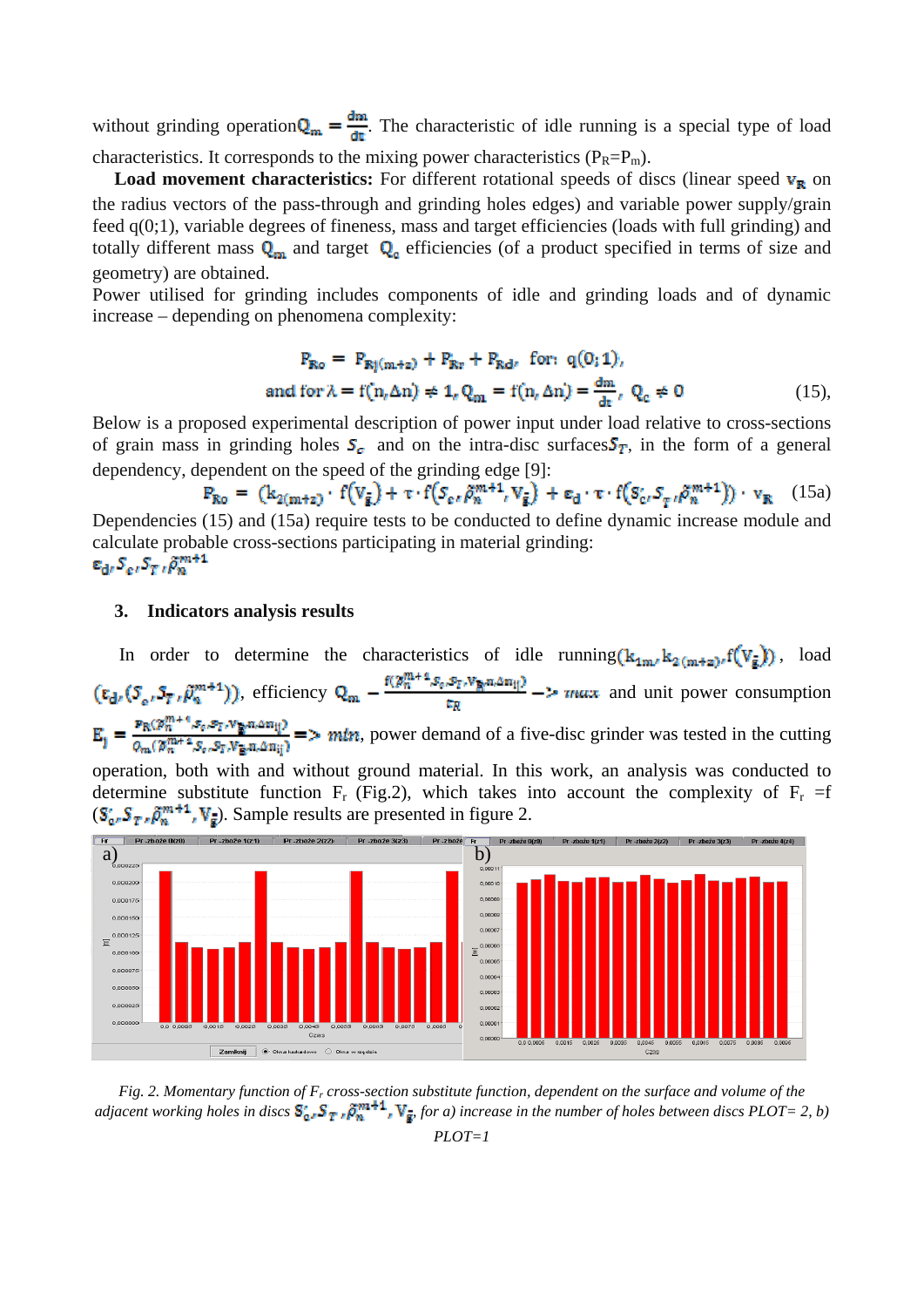Active power P, consumed depending on the number of holes, angular speed of discs and under conditions of the programmed feeding of triticale, maize and rice grains (working movement, under load) are shown in figure 3.

The power demand function (Fig. 3 - mathematical description of states and changes of grinding power) obtained from a statistical analysis, movement of the multi-hole grinding components and units in the triticale and rice grinding process demonstrate percentage compliance of model and process response:  $Q = ||\mathbf{14}||$ . On the other hand, in the case of maize, quality function reaches on average slightly lower percentage compliance of results:  $Q = \frac{\|49.2\|}{\|60.2\|}$ .



*Fig 3. Active power consumed by drive units (Pj) utilized for the grinding of triticale, maize and rice grains, depending on the angular speed [8]* 

The results of machine tests of the grinding process were also estimated with momentary characteristics of their surface and grinding volume (e.g. as per Fig. 2). Here too the quality function reaches relatively high values as far as the model's quality estimator is concerned, which indicates that there is significant discrepancy between the response of the model and the actual object:  $Q = \|39.6\|$  - in the case of an increase in the number of holes between discs (in rows) PLOT=2, and in the case of PLOT=1, Q= $||16,8||$ , which can be considered a value that coincides with the evaluations of the power function  $(Q= || 14.7 ||)$  of rice and triticale.

The results obtained from the machine test, the function of cross-section and momentary volumes in the form of dependencies (11) are sufficient for a general function of grinding intensity in grain motion to be formulated:

$$
I_{DR} = \text{ks}\left(\left(1 - \frac{Sc \cdot x}{V_g^D(\alpha_o) - V_{n+1}^m}\right) \rho_n^m(x) + \frac{Sc}{V_g^D(\alpha_o) - V_{n+1}^m} \int_x^{\ell_{max}} \rho_n(l) \, dl\right) \cdot \frac{N}{E} \cdot \frac{dm^2}{m \cdot W} \tag{16}
$$

This function can form the basis for further optimisation or modernisation of the multi-disc and multi-hole grinding structure used for the grinding of e.g. triticale and rice, with high level of its compliance with experimental results.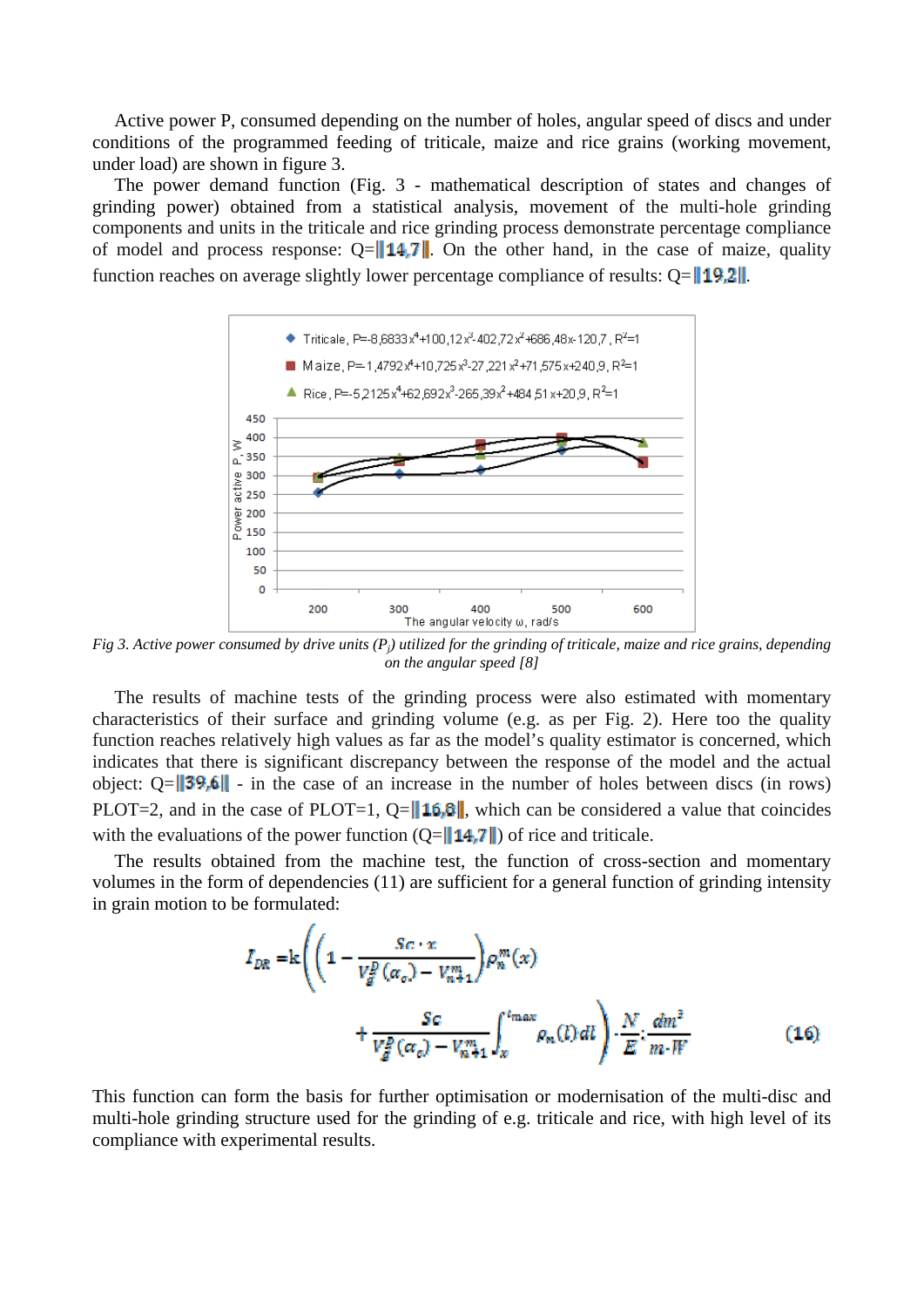#### **4. Results analysis**

With the stabilised motion of grinding components  $((n, \omega, v) = \text{const})$ , for the analysed scope of grain movement and with the use of functional models, it is possible to acquire knowledge of and design mutual relations within the multi-hole and multi-disc system of the grinder working unit: filling of the transport and grinding area, power, process target and mass efficiency as well as linear (circumferential) and rotational speeds of operating discs.

The systematised characteristics of idle running and load, based on specialist calculations and investigations into grinders, indicate that the filling of the quasi-cutting unit, and therefore efficient, power demand and energy consumption in the grain cutting process, depend on the values of operating speeds of both quasi-cutting and feeding. These, in turn, depend on motional and drive parameters of individual grinding units and the sum of momentary cross-sections, material volume in adjacent holes, making up a grinding unit. The grain motion characteristics, at various stages of disintegration and movement, depend on the common areas of the preceding and subsequent holes and their filling level with material both before and behind the cutting plane.

Applying a practical approach related to the structure and operation of food machines–assuming a design solution (as a logical conjunction of criteria and structural features of a quasi-cutting unit) within the conceptual space, providing an optimal solution from the point of view of the selected criteria including objective, minimum power, auto-adjustment and multi-level structure–it is possible to propose a new pro-developmental solution with regard to further analyses of the integrated grinding system in the field of permissible variability of structural features and processing parameters.

#### **5. Conclusions**

The methodology of calculations and examination of the characteristics of grain motion, for idle and loaded grinding, may lead to improvement and development of processing machines.

The selected characteristics of grain motion point to the need for reaching a compromise between the two basic functions: movement and grinding within the intra-hole working space. Proposed and partly verified models will facilitate selection of optimal structural features and multi-disc grinding process parameters. It is a useful and desired course, resulting ultimately in obtaining a nutritious/high energy product with a defined form, structure and repeatable dimensions.

The analysis of the current studies and structural basics of triticale, maize and rice grain grinders, as well as detailed mathematical descriptions of the grinding process in relation to the structure of disintegrating units confirm the possibility of development and experimental verification of mathematical models useful for optimisation (modernisation and advancement) of multi-disc grinding structures. Models and corresponding mathematical dependencies facilitate efficient designing and planning of multi-hole grinding systems utilisation.

### **References**

- [1] Flizikowski, J. B., *Intelligent grinding system,* Inżynieria i Aparatura Chemiczna nr 3/2011, Poland: SIGMA-NOT Sp. z o.o., (pp.22-23), Warszawa 2011a.
- [2] Flizikowski, J. B., *Levels of inteligent grinding system,* Inżynieria i Aparatura Chemiczna nr 3/2011, Poland: SIGMA-NOT Sp. z o.o., (pp.24-26), Warszawa 2011b.
- [3] Knosala, R. i Zespół, *Zastosowanie metod sztucznej inteligencji w inżynierii produkcji,* WNT, Warszawa 2002.